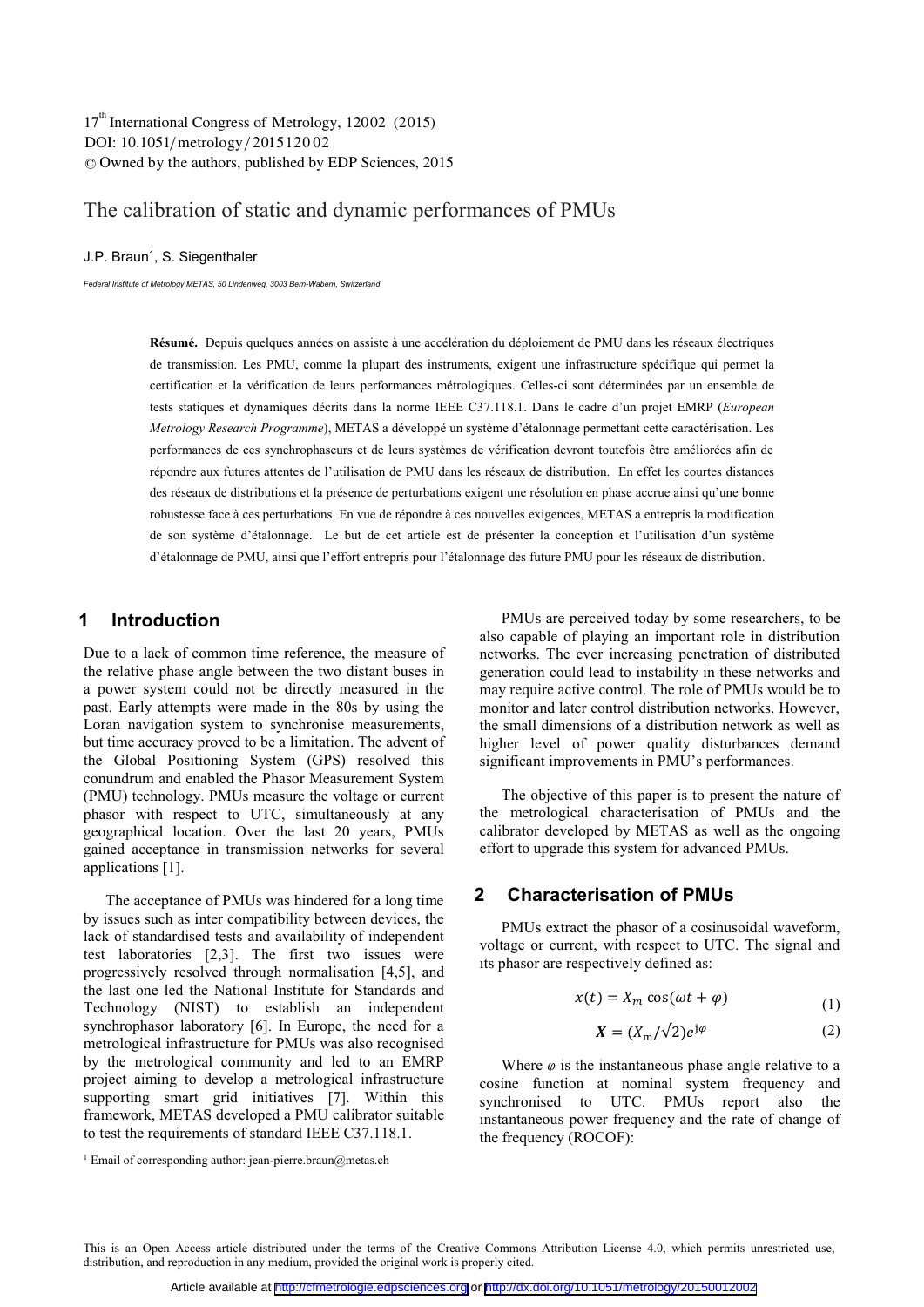$$
x(t) = X_m \cos(\psi(t))
$$
 (3)

$$
f(t) = \frac{1}{2\pi} \frac{d\psi(t)}{dt}
$$
 (4)

$$
ROCOF(t) = \frac{df(t)}{dt}
$$
 (5)

These measurements are reported at one of the following rates (50 Hz), Fs: 10, 25, 50 frames per second.

Three criteria are used to evaluate PMU measurements, namely the total vector error (TVE), the frequency error (FE) and the rate of frequency change error (RFE). The TVE consists in an error phasor between the measured and the true phasors as shown in Figure 1. This criterion combines the magnitude, phase and timing errors. IEEE C37.118.1 limits the TVE to 1 %. The other two criteria, FE and ROCOF are defined as:

$$
FE = |f_{true} - f_{measured}|
$$
\n(6)

$$
RFE = \left| \left( \frac{df}{dt} \right)_{true} - \left( \frac{df}{dt} \right)_{measured} \right| \tag{7}
$$

These criteria are used for the various compliance tests outlined in IEEE C37.118.1 which are classified either as steady-state (static) or dynamic. For the former, the values of  $X_{\text{m}}$ , ω and φ or the other influences remain at a steady value for the duration of test while in the later they are time variant. The standard sets limits for the TVE, FE and RFE for each given test.

#### **2.1 Steady-state compliance tests**

- -Signal frequency range
- -Voltage / current magnitude
- -Phase angle
- -Harmonic distortion
- -Out-of-band interference

The first three tests consist simply in a change of one parameter between two limits with a given increment. In the last two tests, harmonics or interharmonics are added to the power signal as influence quantities. Their magnitude is set at 10% of the nominal voltage or current.



**Figure 1.** The TVE criterion

## **2.2 Dynamic compliance tests**

- -Measurement bandwidth (modulation)
- -Ramp of system frequency
- -Step changes in magnitude or phase

The bandwidth test aims at assessing how well a PMU can track magnitude or phase variations. To do so, the power signal is respectively amplitude or phase modulated at a rate that is linked to the reporting rate. The ramp test assesses a PMU's ability to track a steady increase or decrease in the power frequency. Finally, the step changes permits to establish the time required by a PMU to recover a rapid change of magnitude or phase as well as ringing caused by the step.

## **3 The METAS PMU calibrator**

The calibrator was designed as a metrological grade instrument suitable for the full certification or verification of PMUs against and beyond IEEE C37.118.1. It was also conceived to be later used as a calibrator for PMU calibrators that are now appearing in the market. Figure 3 shows the architecture. This one can be divided in four sections: the timing section, the forward and return paths as well the data processing software.

### **3.1 The hardware**

The timing section synchronises all waveforms generation and acquisition to UTC. The synchronisation to UTC is achieved either with GPS, IEEE 1588 or IRIG-B. The GPS and the IEEE 1588 are the most precise and enable time accuracy in the order of 100 ns. The hardware is realised with NI PXI cards which uses two specific modules for the timing: NI-6653 and 6682. The former is a precision oven temperature controlled 10 MHz quartz oscillator disciplined to UTC with the later device. This 10 MHz master clock is perfectly aligned to UTC and the time at every sample is thus known. Figure 2 shows the 10 MHz clock as well as the PPS (Pulse Per Second) indicating the passing of the UTC second. The complete timing system was characterised against UTC-CH, the Swiss realisation of the UTC. Figure 4 shows the fluctuations of the PPS of the calibrator with respect of UTC-CH when GPS is used as source of time.



**Figure 2.** Synchronisation of 10 MHz to UTC with IRIG-B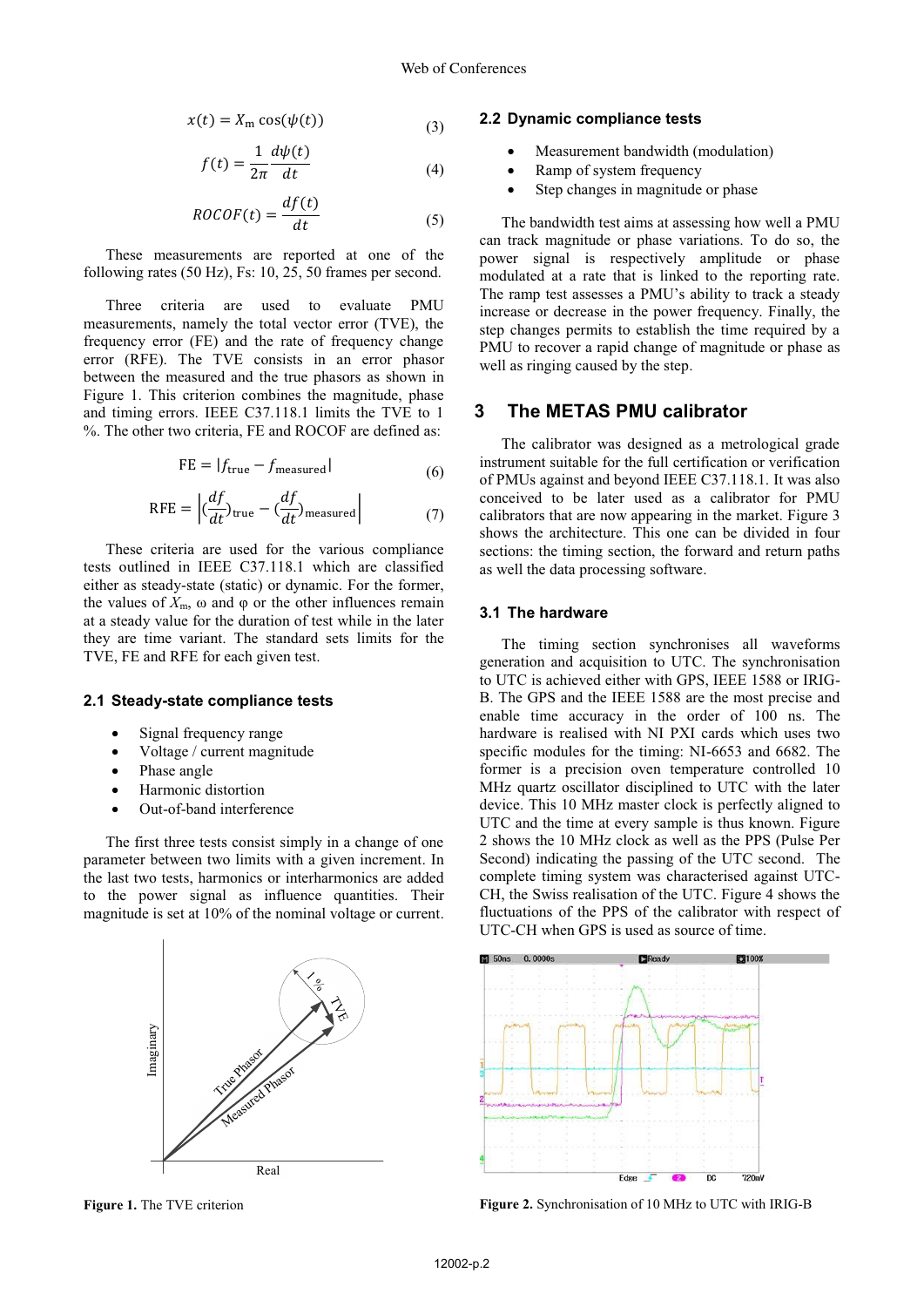

**Figure 3.** Architecture of the METAS PMU calibrator

The forward path DACs and reverse path ADCs path use a sampling rate of 18 ksps locked to the 10 MHz master clock. The frequency of 18 ksps is a multiple of 50 and 60 Hz as well as all reporting frame rates for these two power frequencies. The actual three phase (voltage and current) waveform generation is based on frames of 0.1 s in duration containing either a test signal or a nominal cosinusoidal 50 Hz signal whose L1 phase L1 is set exactly to zero degree at the passing of the UTC second. The waveforms used for an IEEE C37.118.1 test are also organised in frames of 0.1 s, computed off line, and stored in a hard disk and then streamed during a test. This playback method has the advantage of being fast, but at the expenses of flexibility and several gigabytes of data storage. To avoid any discontinuity with the nominal 50 or 60 Hz signal, any test signal starts synchronously with the 50 or 60 Hz standby signal. Additionally, all tests start exactly at the passing of the second in order to be coherent with the PMU's reporting frame. Figure 5 and 6 show two signals used respectively for the harmonic and magnitude step. These test signals are amplified and then applied to the PMU.

The PMU processes the time synchronised signals and reports the phasor (magnitude and phase), frequency and ROCOF at the selected frame rate. All frames are time stamped and can thus be correlated with the signal applied at the PMU's input.



**Figure 4.** Characterisation of the PPS with respect to UTC-CH

In order to evaluate the PMU data, reference results must be available. The reference data could be created with a reference PMU whose performances exceed those of the DUT. But, as a PMU design is a trade-off between several performances, another approach was chosen. The waveforms present during a test at the input of the PMU are resampled and analysed and then compared with the PMU data. The analysis is specifically tailored for the test at hand. Prior the resampling and analysis the signals are first conditioned with precision shunts and actives voltage dividers. As the resampling uses the same sampling rate of 18 ksps and the same 0.1 s frame, the exact time corresponding to each sample is known with great precision. It is the accuracy of the return path that determines the overall quality of the calibration.



Figure 5. Change from 2<sup>nd</sup> to 3<sup>rd</sup> harmonic at passing of second



**Figure 6.** Magnitude step a the passing of second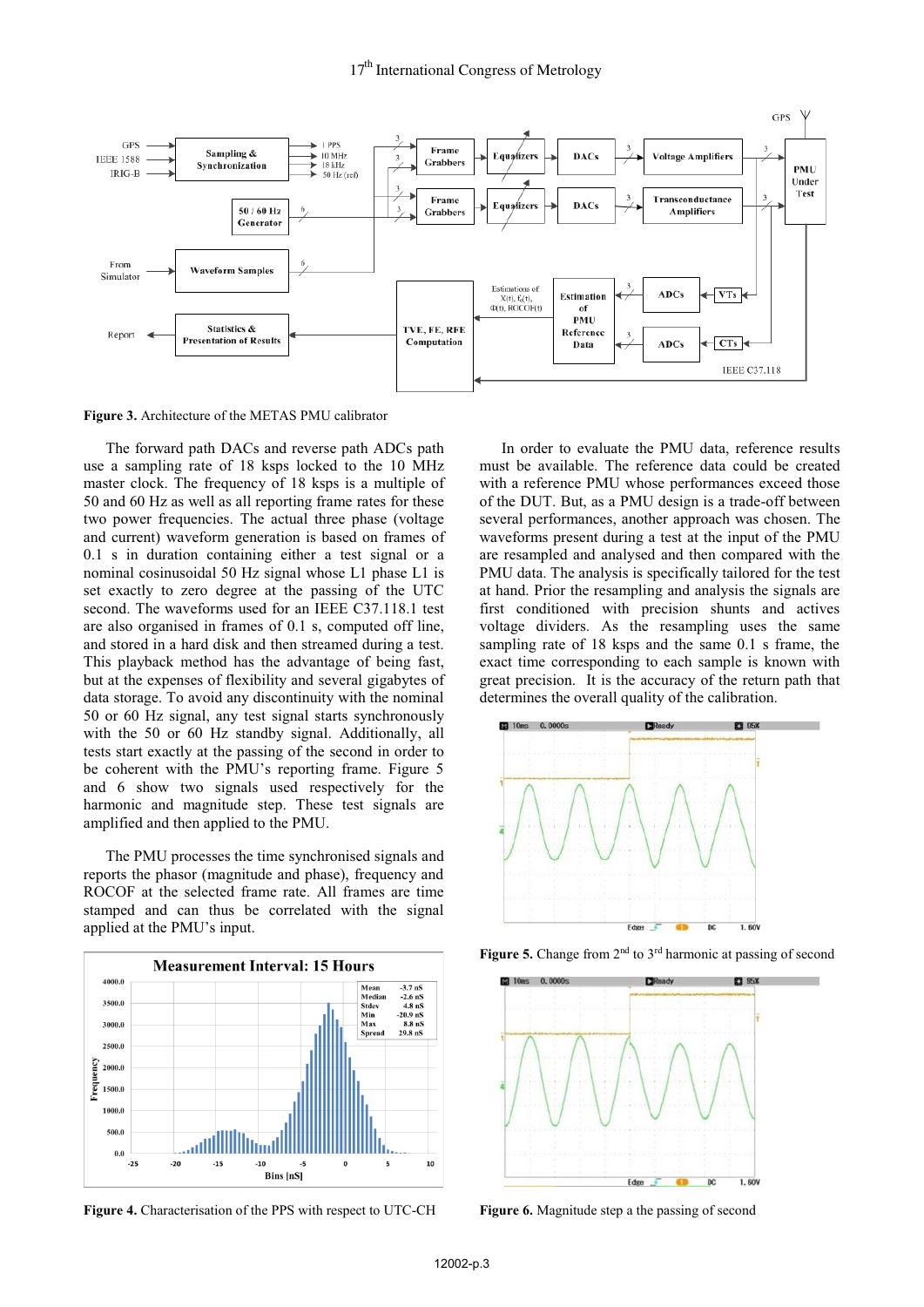

**Figure 7.** Data processing of sampled waveforms and PMU data

#### **3.2 Data analysis**

The overall data processing requires several steps in order to assess the PMU data against a test scenario contained in the waveform and to determine its conformity to the IEEE C37.118.1 standard.

#### *3.2.1 Estimation of waveform parameters*

The waveform parameter estimation uses least square fitting to extract the waveform parameters from the time stamped samples. As all the tests defined in the standard are deterministic, the fitting permits to establish the actual parameters such as magnitude, phase, frequency and ROCOF. The fitting is often facilitated by the fact that some parameters such as modulation frequency do not require extraction as the highly accurate time synchronisation ensures their correctness. For steadystate compliance tests, the fitting uses a linear model with one or two sine waves of known frequency. However, for dynamic tests, the signal may contain modulation forcing the use of iterative methods (nonlinear). However, the convergence is generally fast as the initial conditions are those used in generated waveform (synthetic data). The small differences between the acquired waveform and those generated are caused primarily by the frequency response of the amplifiers.

#### *3.2.2 PMU reference value calculation*

Once the waveform parameters are established, the PMU reference values are computed using equation 1 to 5. These are the values that the PMUs should report.

## *3.2.3 Error calculation*

Is the difference between the PMU measurements and the reference values extracted from the waveform samples: magnitude, phase, frequency and ROCOF.

## *3.2.4 Statistical error values*

As the values of TVE, FE and ROCOF are acquired over several seconds, statistical values such as mean, standard deviation, minimum and maximum values are also extracted.

### *3.2.5 Check error limits*

The error values between the PMU results and the references values are compared against the limits set by IEEE C37.118.1. A pass/fail evaluation is made.

# **4 Examples of some PMU calibrations**

In this section some measurements obtained on a commercial PMU are presented. The PMU was configured with three phases, voltage and current, respectively of 110 V and 1 A and a power frequency of 50 Hz. A. The reporting rate of was set to 50 fps. But, due to limited space, only the results of phase L1 are presented. Most results include mean, standard deviation and minimum and maximum values of the measurement.

 Figure 8 shows the result of a signal frequency range test (steady compliance test). The top graph shows how the TVE is affected by the power frequency. The middle one shows the error on the frequency while the bottom graph shows the error of the ROCOF. The three graph show compliance to IEEE C37.118.1 for this test.

Figure 9 shows the influence on the TVE of a single harmonics whose magnitude is 10 % of the fundamental.



**Figure 8.** Signal frequency range tests (Steady-state)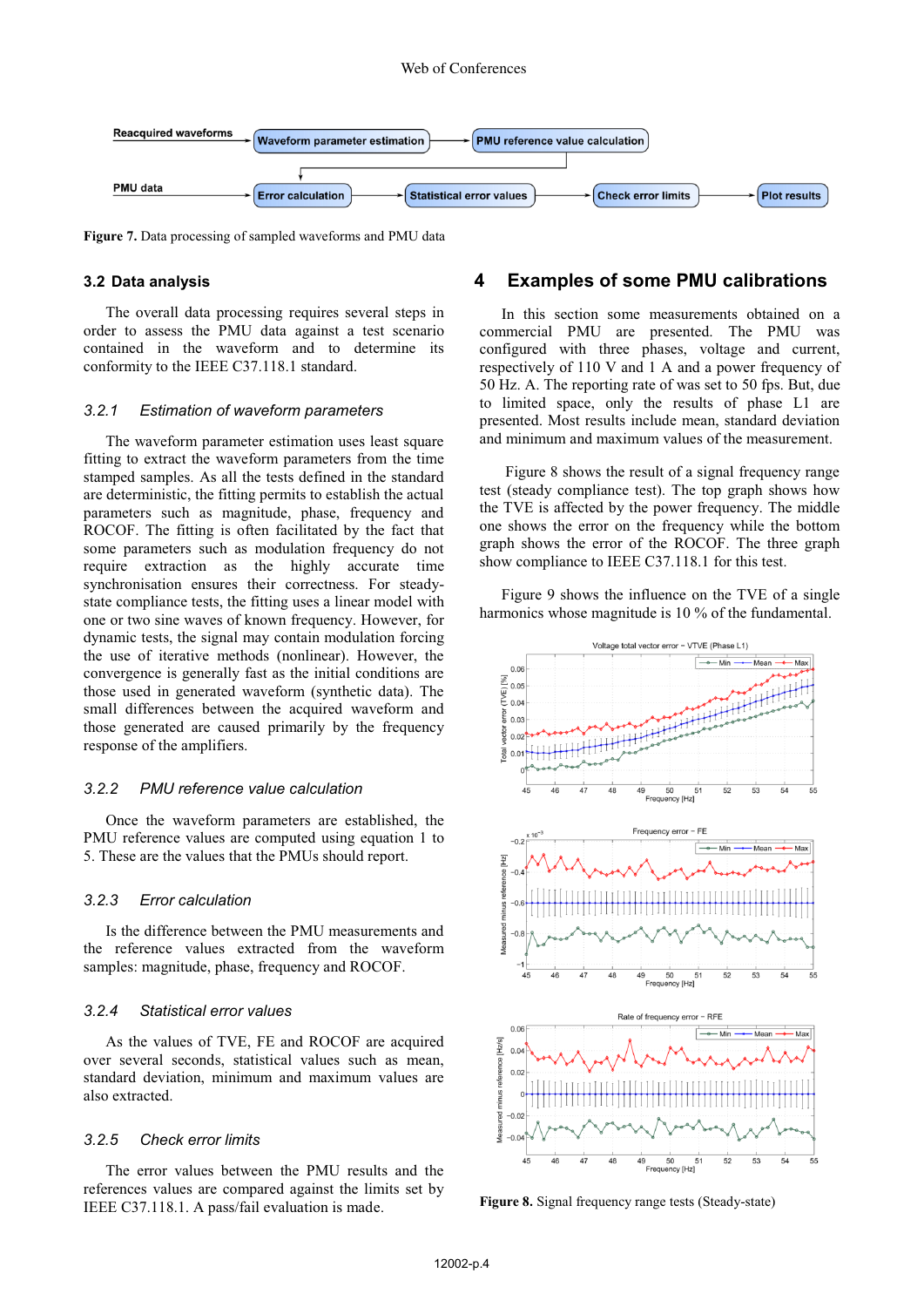

**Figure 9.** Harmonic test (Steady-state)



**Figure 10.** Out-of-band interference (Steady state)



**Figure 11.** Phase modulation test (dynamic test)



Figure 12. Frequency error during a phase modulation test (dynamic test)



**Figure 13.** ROCOF error during a phase modulation test (dynamic test)



**Figure 14.** Phase step change test (dynamic test)

Figure 10 shows the influence of intherharmonics outside the 25 Hz bandwidth of the PMU (Reporting rate of 50 frames per second). This test proved to be very sensitive to the window length (6 cycles in this case) as well as the window type (flat top in this case).

Figures 11 to 13 show the results for a dynamic compliance test using phase modulation. In this test, the bandwidth of the PMU is investigated. To this end the phase of the fundament is modulated with a frequency ranging from 0.1 to 5 Hz whose amplitude is  $+/- 0.1$ radian. The measurements show that the modulation has a limited effect on the TVE, but impacts the frequency and ROCOF in a much stronger fashion. The device is nevertheless compliant.

Figure 14 shows the step response of the PMU to a phase jump of 10º. Due to the 20 ms time interval between two PMU measurements (frame rate of 50 fps), very few samples are available during the transient. To circumvent this limitation, interleave sampling technique is used in which the test is repeated several times, but with the step being slightly diplaced with respect to the reporting time. The result is an higher sampling rate.

## **5 PMUs in distribution networks**

While PMUs are accepted as an instrument in transmission systems, they are generally not perceived as suitable for distribution networks. The small size of distribution networks result in small phase displacements. Additionally, the level of power quality disturbances is much higher due to the proximity of the loads. Nevertheless, PMU functionalities could contribute to the control of networks with a high penetration of distributed generation.

The requirements, in term of TVE, for the usage of PMUs in distribution are not straight forward to estimate. The laboratory of Distributed Electrical Systems Laboratory at the EPFL (Ecole Polytechnique Fédérale de Lausanne) investigated these requirements for state estimation applications and power flow monitoring. To be exploitable, the accuracy of the power flow must be at least 10 % which require PMUs with a TVE error in the order of 0.3 % [8]. However, other applications such as active voltage control or protection are likely to require even smaller errors. This places even more stringent requirements on the test equipment.